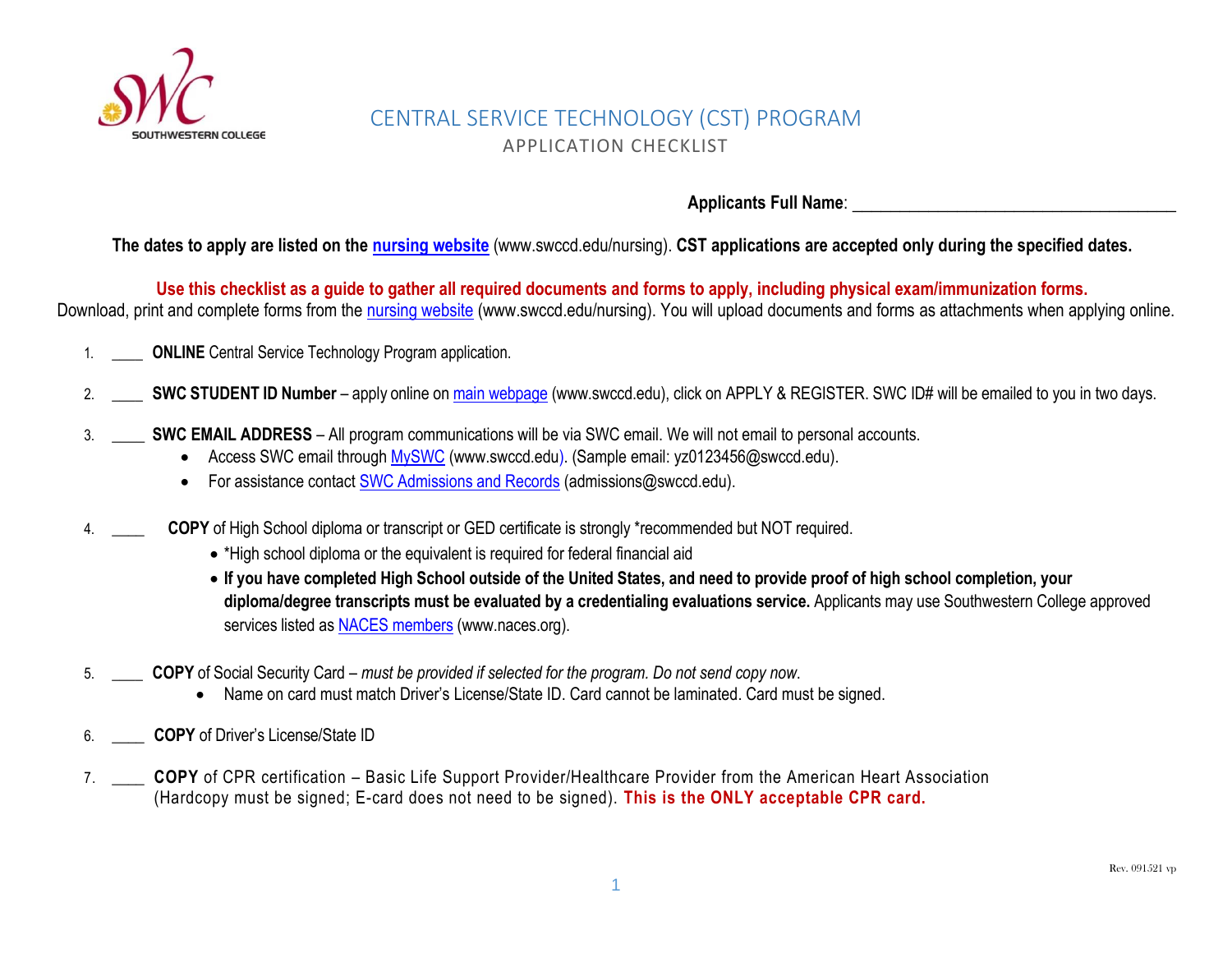- 8. \_\_\_\_ **COPY** of physical exam/immunization forms filled out. Download forms from [nursing website](https://www.swccd.edu/locations/higher-education-center-at-otay-mesa/programs/nursing/central-service-technology/index.aspx) (www.swccd.edu/nursing).
	- **Immunizations are required for clinical placement.**
	- The dates documented on forms MUST match your immunization records and/or titers (lab work results).
	- Review information filled out by your healthcare provider for accuracy and completeness (i.e., make sure the required dates, signatures, and stamps are on the form).
- 9. \_\_\_\_**COPY** of immunization records and/or titers (lab work). REQUIRED immunizations OR titers include:
	- \*\*Proof of Co-Vid 19\*\*
	- 2 MMR shots or Titers for Measles, Mumps, Rubella
	- 2 Varicella shots or Titers (if you had the disease you will need titers as proof)
	- 3 Hepatitis B shots or Titers
	- Tdap (within 10 years at time of application)
	- Seasonal flu shot (*Influenza Vaccination Consent Form* must be completed at the time you receive flu shot)
	- 2-Step PPD (two negative TB skin tests) OR one blood test for TB infection.
		- $\circ$  If TB test is positive, a chest x-ray is required.
		- o Proof of positive TB (regardless of year) is required for Chest X-ray to be valid.
		- o **Chest x-ray results must be dated within five years.**
- 10. \_\_\_\_ **MAKE COPIES of your entire application packet for your records, including physical exam/immunization forms, before submitting it to Nursing & Health Occupation Programs Office.** THE OFFICE WILL NOT MAKE COPIES ONCE DOCUMENTS HAVE BEEN SUBMITTED.

11. \_\_\_\_ Submit complete application packet online.

**\*\* As of September 30, 2021, all major Healthcare Systems in San Diego County require students and faculty to be fully vaccinated for CoVid-19. Applicants to any Nursing and Health Occupations (ADN, VN-Step-up, VN, CNA, Acute Care CNA, Surgical Technology, Central Service Technician, and Operating Room Nurse) programs will be required to submit proof of vaccine status at time of application. \*\***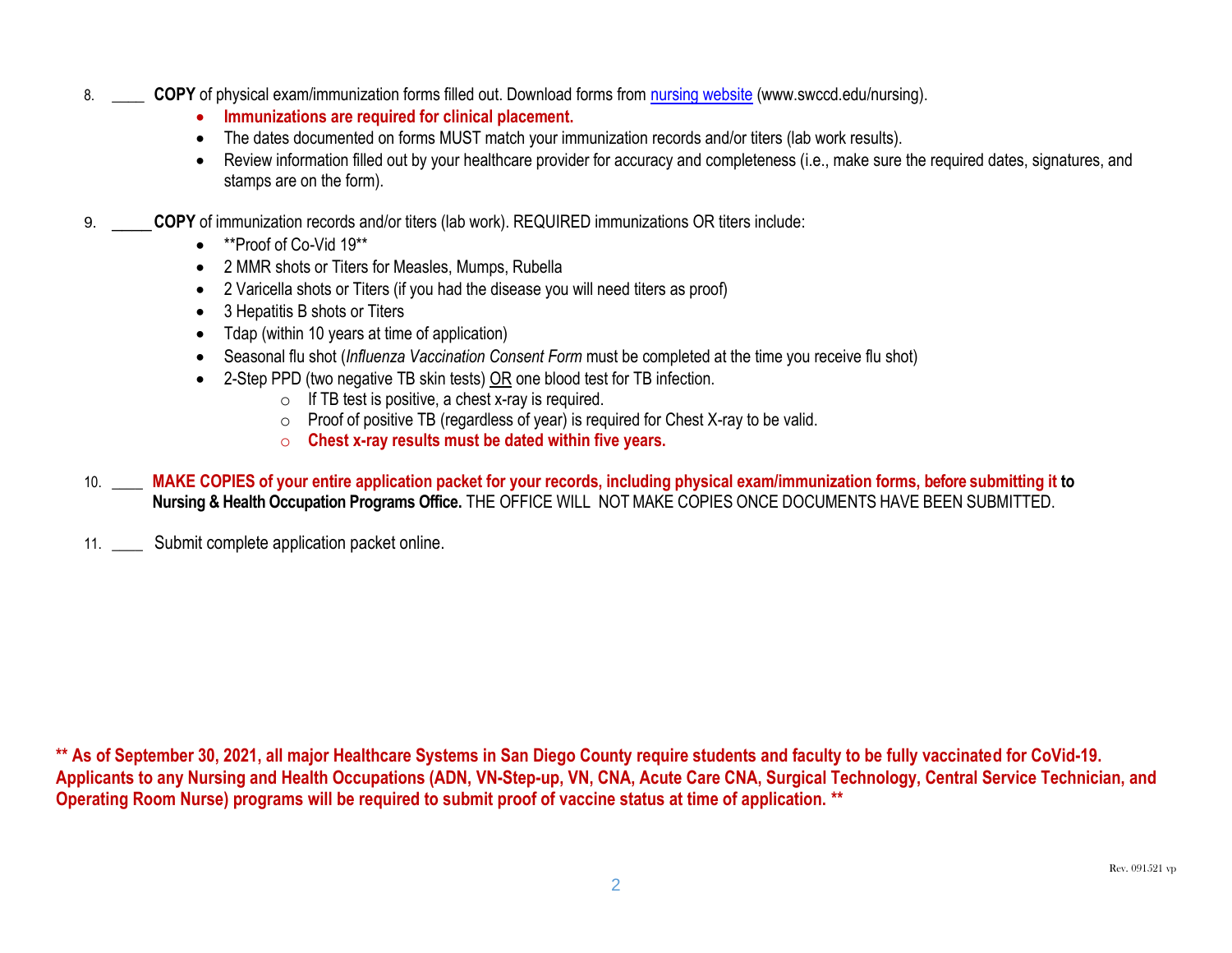## PROGRAM INFORMATION

The purpose of the Central Service Technology Program is to train entry level workers in proper decontamination and sterilization of surgical instruments and handling of medical equipment. Central Service Technicians work primarily in the Sterile Processing Department (SPD) or Central Service Department. A technician works with medical supplies, equipment and/or processing of surgical instruments. Upon satisfactory completion of the program, the student is eligible for a Certificate of Proficiency from Southwestern College and to take the International Certification Exam (IAHCSMM).

The course covers introduction to central service. Topics include microbiology, aseptic technique, disinfection, decontamination, sterilization, and wrapping/packaging of surgical instruments; review of body systems and surgical instruments; medical terminology, safety, risk management, regulations, inventory management, ethical responsibilities, and communication skills. Laboratory experience supports the introduction to the hospital Central Supply Unit and the role of the Central Supply Technician.

The salary of a Central Service Technician ranges from \$16.00 to \$25.00 per hour and varies by experience. Here is an interesting YouTube video of what [a Central Service](https://www.youtube.com/watch?app=desktop&v=p6AIK5JDYlY)  [Technology career](https://www.youtube.com/watch?app=desktop&v=p6AIK5JDYlY) consists of: (https://www.youtube.com/watch?app=desktop&v=p6AIK5JDYlY).

#### **REQUIREMENT:**

The program requires that students have the ability to communicate effectively in the English language (comprehension, verbal and writing skills). This is based on requirements from the clinical facilities as English is the working language in San Diego healthcare facilities.

### **CENTRAL SERVICE TECHNOLOGY PROGRAM DOES NOT HAVE PRE-REQUISITE COURSES**

#### **PROGRAM COURSES:**

The program consists of **three courses**. Each course is nine-weeks in length (for a total of 27 weeks).

- ST 10A is generally offered two evenings a week (Tuesdays & Thursdays) 5:45 9:35 p.m. and Saturdays 8:00 11:50 a.m. for nine-weeks
- **ST 10B** & **ST 10C** courses are two-hundred-hour labs (10B and 10C are EACH 200-hour clinical rotations for a total of 400 hours). All hours will be arranged with the instructor.

The program accepts 20 students per cohort, fall semester only. All **accepted** students are expected to meet on the first day of class. Accepted students who fail to attend class will be dropped and may re-apply for the next available application period.

## **COST:**

The cost of the program is currently estimated to be approximately \$800. The greatest direct expense is at the beginning of the first semester. Enrollment fees, textbooks, material fees, malpractice insurance, ADB/Complio fees, and uniforms are the major cost items. Students will be required to complete a background check and drug screening prior starting the program.

#### **APPLICATION:**

Use the checklist to gather all application items and submit a COMPLETE APPLICATION PACKET online during the application filing period.

## **SUBMITTING AN APPLICATION DOES NOT GUARANTEE ENTRY INTO THE PROGRAM**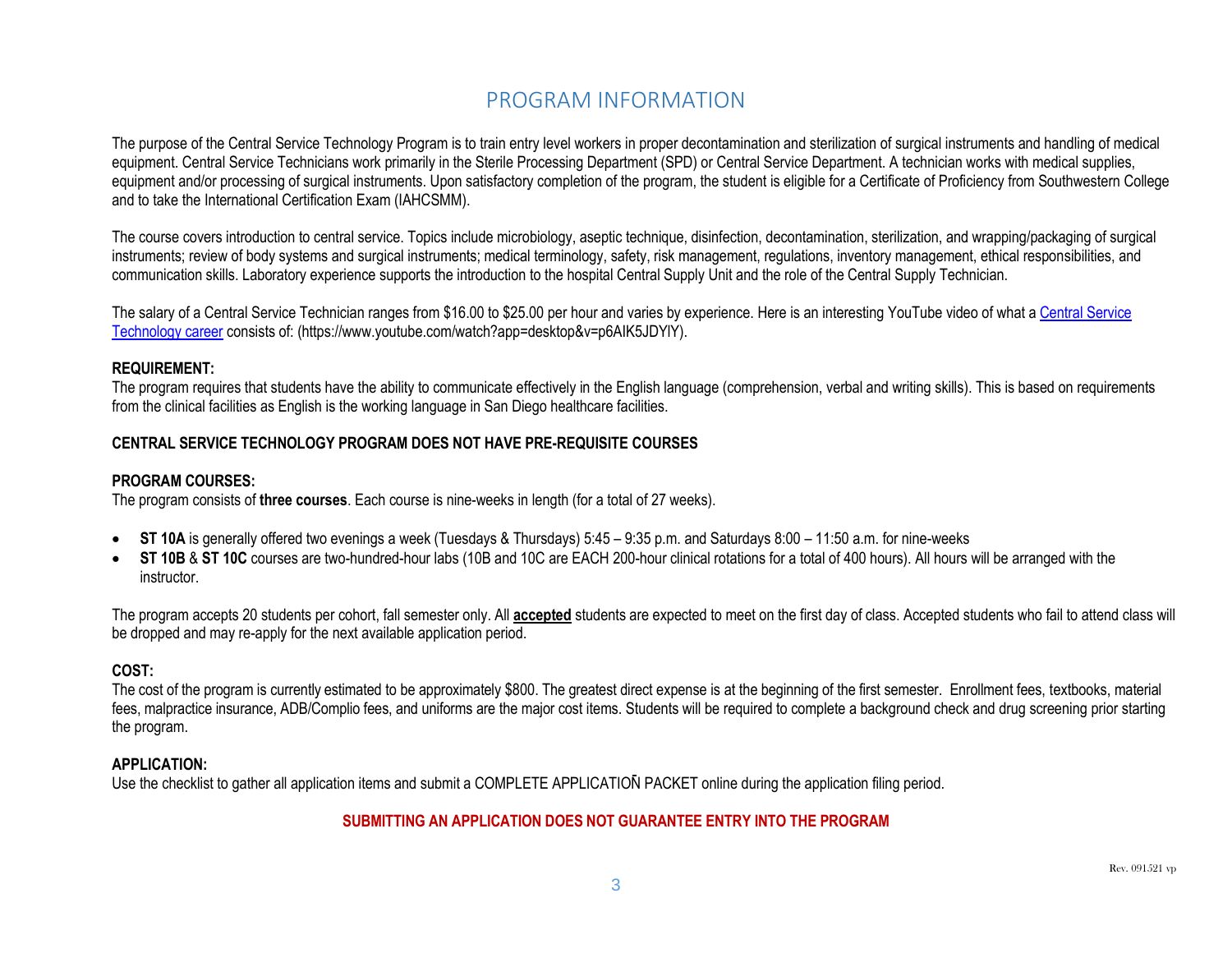

## **CST PROGRAM APPLICATION**

SWC ID # \_\_\_\_\_\_\_\_\_\_\_\_\_\_\_\_\_

 *(Required at time of application)*

| <b>Last Name:</b>                   | <b>First Name:</b>                                                                                    |                                       | Middle: |                                                                                       |
|-------------------------------------|-------------------------------------------------------------------------------------------------------|---------------------------------------|---------|---------------------------------------------------------------------------------------|
|                                     |                                                                                                       | (If no middle name use NMN)           |         |                                                                                       |
| Previous/Maiden Name:               |                                                                                                       |                                       |         |                                                                                       |
|                                     | (If not applicable, indicate with N/A. Important if your records reflect a name different from above) |                                       |         |                                                                                       |
| <b>Address:</b>                     |                                                                                                       | City:                                 | State:  | Zip Code:                                                                             |
| Phone:                              | <b>Alternate Phone:</b>                                                                               | <b>SWC Email Address:</b>             |         |                                                                                       |
|                                     |                                                                                                       |                                       |         | (All program communications will be via SWC email. Sample email: yz0123456@swccd.edu) |
| <b>High School or GED location:</b> |                                                                                                       | City:                                 |         | <b>Graduation Year:</b>                                                               |
|                                     | Have you previously applied to this program? Yes $\Box$ No $\Box$ If yes, when?                       |                                       |         |                                                                                       |
|                                     | Have you had any formal education in a healthcare occupation? Yes   No   If yes, list here:           |                                       |         |                                                                                       |
|                                     | Do you have work experience in healthcare? $\Box$<br>Yes                                              | No If yes, provide information below. |         |                                                                                       |

\*\*Important: After submitting your application, if you have a change in address or phone number, you must contact the Program Technician in the Nursing Programs Office in writing. If you are selected for admission, and we are unable to reach you by your SWC email address, your admission status may be compromised and your place may be forfeited. Email changes to: [yolvera@swccd.edu](mailto:yolvera@swccd.edu) Please initial acknowledging this requirement \_\_\_\_\_\_\_.

## **PREVIOUS WORK EXPERIENCE IN HEALTHCARE**

| <b>Agency</b> | <b>Position</b> | <b>From</b> |  |
|---------------|-----------------|-------------|--|
|               |                 |             |  |
|               |                 |             |  |
|               |                 |             |  |